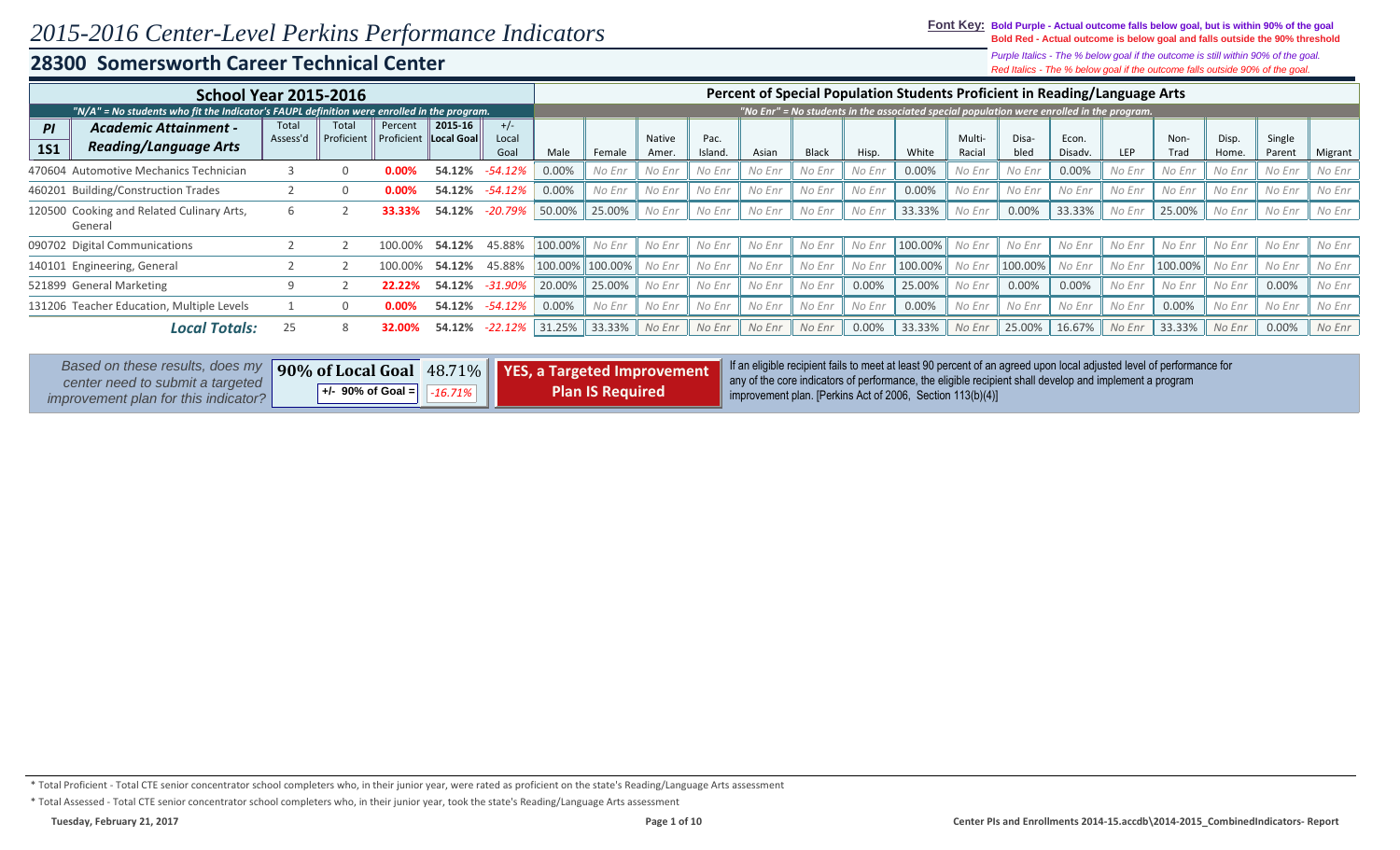**Font Key: Bold Purple - Actual outcome falls below goal, but is within 90% of the goal Bold Red - Actual outcome is below goal and falls outside the 90% threshold**

> *Red Italics - The % below goal if the outcome falls outside 90% of the goal. Purple Italics - The % below goal if the outcome is still within 90% of the goal.*

|                  | <b>School Year 2015-2016</b>                                                               |                   |                     |                       |                       |                        |          |         |                 |                 |        |              |        | <b>Percent of Special Population Students Proficient in Mathematics</b>                   |                  |               |                  |            |              |                |                  |         |
|------------------|--------------------------------------------------------------------------------------------|-------------------|---------------------|-----------------------|-----------------------|------------------------|----------|---------|-----------------|-----------------|--------|--------------|--------|-------------------------------------------------------------------------------------------|------------------|---------------|------------------|------------|--------------|----------------|------------------|---------|
|                  | "N/A" = No students who fit the Indicator's FAUPL definition were enrolled in the program. |                   |                     |                       |                       |                        |          |         |                 |                 |        |              |        | "No Enr" = No students in the associated special population were enrolled in the program. |                  |               |                  |            |              |                |                  |         |
| PI<br><b>1S2</b> | <b>Academic Attainment -</b><br><b>Math (NCLB)</b>                                         | Total<br>Assess'd | Total<br>Proficient | Percent<br>Proficient | 2015-16<br>Local Goal | $+/-$<br>Local<br>Goal | Male     | Female  | Native<br>Amer. | Pac.<br>Island. | Asian  | <b>Black</b> | Hisp.  | White                                                                                     | Multi-<br>Racial | Disa-<br>bled | Econ.<br>Disadv. | <b>LEP</b> | Non-<br>Trad | Disp.<br>Home. | Single<br>Parent | Migrant |
|                  | 470604 Automotive Mechanics Technician                                                     |                   |                     |                       | 23.25%                | $-23.25%$              | 0.00%    | No Enr  | No Enr          | No Enr          | No Enr | No Enr       | No Enr | 0.00%                                                                                     | No Enr           | No Enr        | 0.00%            | No Enr     | No Enr       | No Enr         | No Enr           | No Enr  |
|                  | 460201 Building/Construction Trades                                                        |                   |                     |                       | 23.25%                | -23.25%                | 0.00%    | No Enr  | No Enr          | No Enr          | No Enr | No Enr       | No Enr | 0.00%                                                                                     | No Enr           | No Enr        | No Enr           | No Enr     | No Enr       | No Enr         | No Enr           | No Enr  |
|                  | 120500 Cooking and Related Culinary Arts,<br>General                                       |                   |                     | 16.67%                | 23.25%                | $-6.58%$               | 50.00%   | 0.00%   | No Enr          | No Enr          | No Enr | No Enr       | No Enr | 16.67%                                                                                    | No Enr           | 0.00%         | 33.33%           | No Enr     | 0.00%        | No Enr         | No Enr           | No Enr  |
|                  | 090702 Digital Communications                                                              |                   |                     | 50.00                 | 23.25%                | 26.75%                 | 50.00%   | No Enr  | No Enr          | No Enr          | No Enr | No Enr       | No Enr | 50.00%                                                                                    | No Enr           | No Enr        | No Enr           | No Enr     | No Enr       | No Enr         | No Enr           | No Enr  |
|                  | 140101 Engineering, General                                                                |                   |                     |                       | 23.25%                | 76.75%                 | 100.00%  | 100.00% | No Enr          | No Enr          | No Enr | No Enr       | No Enr | 100.00%                                                                                   | No Enr           | 100.00%       | No Enr           | No Enr     | 100.00%      | No Enr         | No Enr           | No Enr  |
|                  | 521899 General Marketing                                                                   |                   |                     |                       | 23.25%                | -23.25%                | 0.00%    | 0.00%   | No Enr          | No Enr          | No Enr | No Enr       | 0.00%  | 0.00%                                                                                     | No Enr           | 0.00%         | 0.00%            | No Enr     | No Enr       | No Enr         | 0.00%            | No Enr  |
|                  | 131206 Teacher Education, Multiple Levels                                                  |                   |                     |                       | 23.25%                | $-23.25%$              | $0.00\%$ | No Enr  | No Enr          | No Enr          | No Enr | No Enr       | No Enr | 0.00%                                                                                     | No Enr           | No Enr        | No Enr           | No Enr     | 0.00%        | No Enr         | No Enr           | No Enr  |
|                  | Local Totals:                                                                              | 25                |                     |                       | 23.25%                | $-7.25%$               | 18.75%   | 11.11%  | No Enr          | No Enr          | No Enr | No Enr       | 0.00%  | 16.67%                                                                                    | No Enr           | 25.00%        | 16.67%           | No Enr     | 16.67%       | No Enr         | 0.00%            | No Enr  |

| Based on these results, does my                                          |                     |       | 90% of Local Goal 20.93%   YES, a Targeted Improvement | If an eligible recipient fails to meet at least 90 percent of an agreed upon local adjusted level of performance for                                                  |
|--------------------------------------------------------------------------|---------------------|-------|--------------------------------------------------------|-----------------------------------------------------------------------------------------------------------------------------------------------------------------------|
| center need to submit a targeted<br>improvement plan for this indicator? | $+/-$ 90% of Goal = | 4.93% | <b>Plan IS Required</b>                                | any of the core indicators of performance, the eligible recipient shall develop and implement a program<br>improvement plan. [Perkins Act of 2006, Section 113(b)(4)] |

\* Total Proficient - Total CTE senior concentrator school completers who, in their junior year, were rated as proficient on the state's Mathematics assessment

\* Total Assessed - Total CTE senior concentrator school completers who, in their junior year, took the state's Mathematics assessment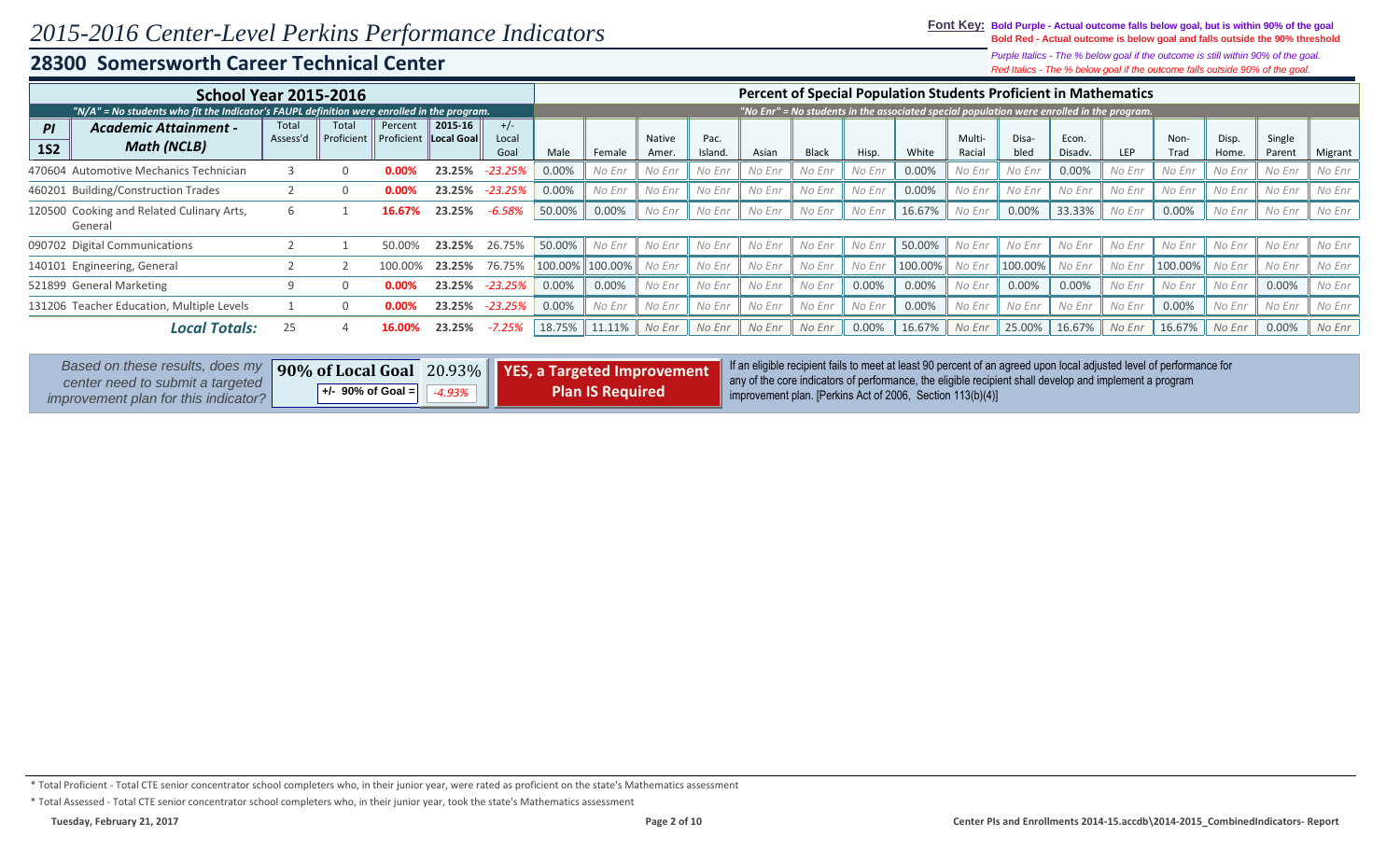### **Font Key: Bold Purple - Actual outcome falls below goal, but is within 90% of the goal Bold Red - Actual outcome is below goal and falls outside the 90% threshold**

*Red Italics - The % below goal if the outcome falls outside 90% of the goal. Purple Italics - The % below goal if the outcome is still within 90% of the goal.*

|            | <b>School Year 2015-2016</b>                                                               |                                 |                 |                   |                              |                |        |                  |        |         |        |              |        |        |        |        | Percent of Special Population Students Who Passed a Technical Skill Assessment                                       |            |        |        |        |         |
|------------|--------------------------------------------------------------------------------------------|---------------------------------|-----------------|-------------------|------------------------------|----------------|--------|------------------|--------|---------|--------|--------------|--------|--------|--------|--------|----------------------------------------------------------------------------------------------------------------------|------------|--------|--------|--------|---------|
|            | "N/A" = No students who fit the Indicator's FAUPL definition were enrolled in the program. |                                 |                 |                   |                              |                |        |                  |        |         |        |              |        |        |        |        | "No Enr" = No students in the associated special population were enrolled in the program.                            |            |        |        |        |         |
| PI         | <b>Technical Skill Attainment</b>                                                          | <b>Total Took</b><br><b>TSA</b> | Total<br>Passed | Percent<br>Passed | 2015-16<br><b>Local Goal</b> | $+/-$<br>Local |        |                  | Native | Pac.    |        |              |        |        | Multi- | Disa-  | Econ.                                                                                                                |            | Non-   | Disp.  | Single |         |
| <b>2S1</b> |                                                                                            |                                 | <b>TSA</b>      | <b>TSA</b>        |                              | Goal           | Male   | Female           | Amer.  | Island. | Asian  | <b>Black</b> | Hisp.  | White  | Racial | bled   | Disadv.                                                                                                              | <b>LEP</b> | Trad   | Home.  | Parent | Migrant |
|            | 470604 Automotive Mechanics Technician                                                     | N/A                             | N/A             | N/A               | N/A                          | N/A            | N/A    | N/A              | N/A    | N/A     | N/A    | N/A          | N/A    | N/A    | N/A    | N/A    | N/A                                                                                                                  | N/A        | N/A    |        |        |         |
|            | 120500 Cooking and Related Culinary Arts,<br>General                                       | N/A                             | N/A             | N/A               | N/A                          | N/A            | N/A    | N/A              | N/A    | N/A     | N/A    | N/A          | N/A    | N/A    | N/A    | N/A    | N/A                                                                                                                  | N/A        | N/A    |        |        |         |
|            | 090702 Digital Communications                                                              | N/A                             | N/A             | N/A               | N/A                          | N/A            | N/A    | N/A              | N/A    | N/A     | N/A    | N/A          | N/A    | N/A    | N/A    | N/A    | N/A                                                                                                                  | N/A        | N/A    | N/A    | N/A    | N/A     |
|            | 140101 Engineering, General                                                                | N/A                             | N/A             | N/A               | N/A                          | N/A            | N/A    | N/A              | N/A    | N/A     | N/A    | N/A          | N/A    | N/A    | N/A    | N/A    | N/A                                                                                                                  | N/A        | N/A    | N/A    | N/A    | N/A     |
|            | <b>Local Totals:</b>                                                                       |                                 | $\Omega$        | N/A               | 21.00%                       | N/A            | No Enr | No Enr           | No Enr | No Enr  | No Enr | No Enr       | No Enr | No Enr | No Enr | No Enr | No Enr                                                                                                               | No Enr     | No Enr | No Enr | No Enr | No Enr  |
|            | Only programs with a technical skill assessment accepted by the NHDOE are listed above.    |                                 |                 |                   |                              |                |        |                  |        |         |        |              |        |        |        |        |                                                                                                                      |            |        |        |        |         |
|            | Based on these results, does my                                                            |                                 |                 | 90% of Local Goal | $18.90\%$                    |                |        | No data recorded |        |         |        |              |        |        |        |        | If an eligible recipient fails to meet at least 90 percent of an agreed upon local adjusted level of performance for |            |        |        |        |         |

*Based on these results, does my center need to submit a targeted improvement plan for this indicator?* **90% of Local Goal**   $+/-$  90% of Goal =

18.90% **No data recorded** if an eligible recipient fails to meet at least 90 percent of an agreed upon local adjusted level of performance for<br>any of the core indicators of performance, the eligible recipient shall develop improvement plan. [Perkins Act of 2006, Section 113(b)(4)] **+/- 90% of Goal =** N/A

### \* Total Passed a TSA = Total CTE concentrators of any grade level who successfully completed (passed) an accepted technical skill assessment

\* Total Took TSA = Total CTE concentrators of any grade level who took an accepted technical skill assessment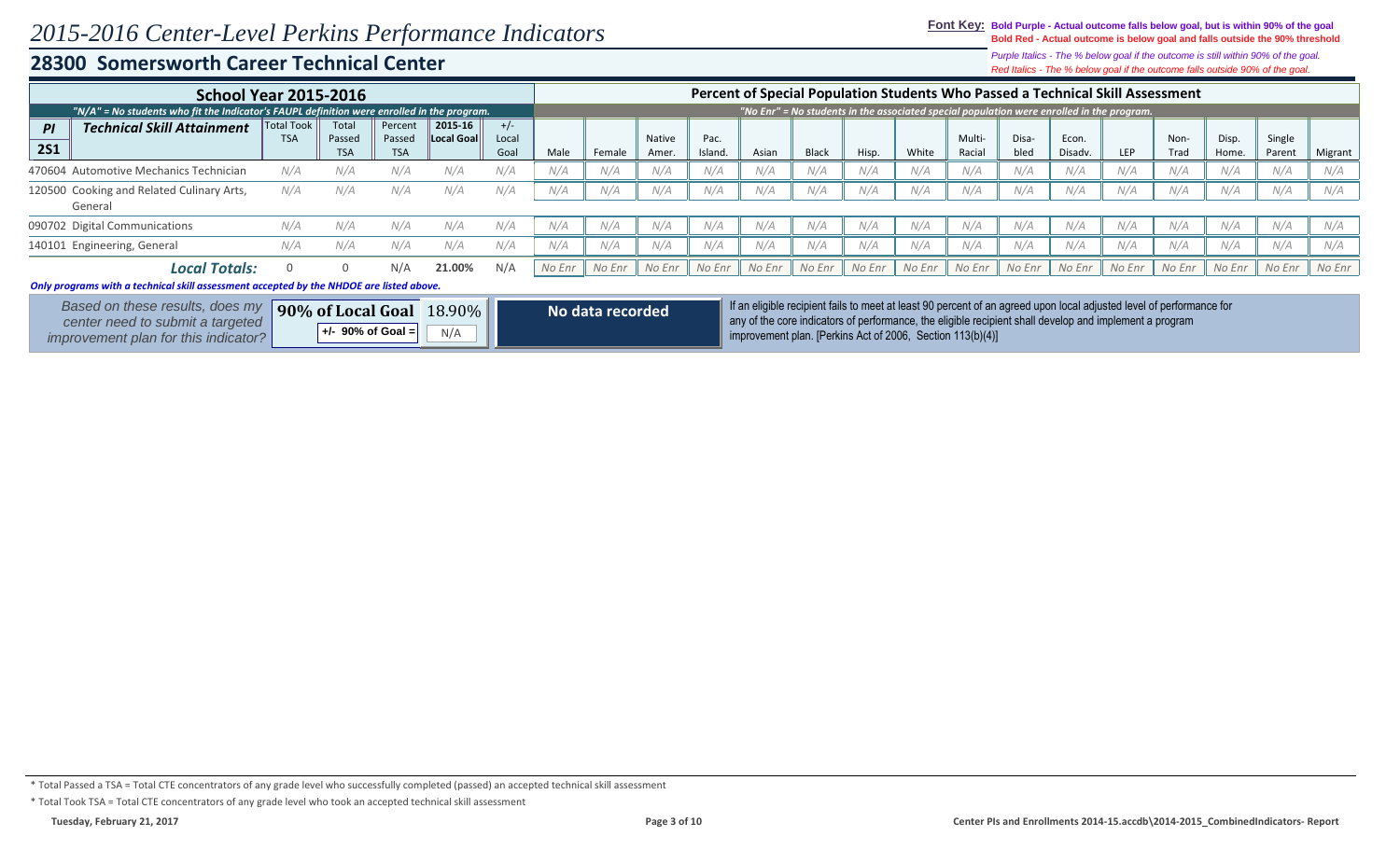**Font Key: Bold Purple - Actual outcome falls below goal, but is within 90% of the goal Bold Red - Actual outcome is below goal and falls outside the 90% threshold**

*Red Italics - The % below goal if the outcome falls outside 90% of the goal. Purple Italics - The % below goal if the outcome is still within 90% of the goal.*

| <b>School Year 2015-2016</b>                                                               |                            |                             |                               |                       |                        |         |                   |                        |                 |        |              |         | Percent of Special Population Students Who Completed Secondary Education                  |                  |               |                              |        |              |                |                  |         |
|--------------------------------------------------------------------------------------------|----------------------------|-----------------------------|-------------------------------|-----------------------|------------------------|---------|-------------------|------------------------|-----------------|--------|--------------|---------|-------------------------------------------------------------------------------------------|------------------|---------------|------------------------------|--------|--------------|----------------|------------------|---------|
| "N/A" = No students who fit the Indicator's FAUPL definition were enrolled in the program. |                            |                             |                               |                       |                        |         |                   |                        |                 |        |              |         | "No Enr" = No students in the associated special population were enrolled in the program. |                  |               |                              |        |              |                |                  |         |
| <b>High School Completion</b><br>PI<br><b>3S1</b>                                          | Total<br>Leavers           | Total<br>School<br>Compltrs | Percent<br>School<br>Compltrs | 2015-16<br>Local Goal | $+/-$<br>Local<br>Goal | Male    | Female            | <b>Native</b><br>Amer. | Pac.<br>Island. | Asian  | <b>Black</b> | Hisp.   | White                                                                                     | Multi-<br>Racial | Disa-<br>bled | Econ.<br>Disadv.             | LEP    | Non-<br>Trad | Disp.<br>Home. | Single<br>Parent | Migrant |
| 470604 Automotive Mechanics Technician                                                     |                            |                             |                               | 95.00%                | 5.00%                  | 100.00% | No Enr            | No Enr                 | No Enr          | No Enr | No Enr       | No Enr  | 100.00%                                                                                   | No Enr           | No Enr        | No Enr                       | No Enr | No Enr       | No Enr         | No Enr           | No Enr  |
| 460201 Building/Construction Trades                                                        | 95.00%<br>5.00%<br>100.00% |                             |                               |                       |                        |         | 100.00%<br>No Enr | No Enr                 | No Enr          | No Enr | No Enr       | No Enr  | 100.00%                                                                                   | No Enr           | No Enr        | No Enr                       | No Enr | No Enr       | No Enr         | No Enr           | No Enr  |
| 120500 Cooking and Related Culinary Arts,<br>General                                       | b                          |                             | 100.00%                       | 95.00%                | 5.00%                  | 100.00% | 100.00%           | No Enr                 | No Enr          | No Enr | No Enr       | No Enr  | $100.00\%$                                                                                | No Enr           | No Enr        | 100.00%                      | No Enr | 100.00%      | No Enr         | No Enr           | No Enr  |
| 090702 Digital Communications                                                              |                            |                             | 100.00%                       | 95.00%                | 5.00%                  | 100.00% | No Enr            | No Enr                 | No Enr          | No Enr | No Enr       | No Enr  | 100.00%                                                                                   | No Enr           | No Enr        | No Enr                       | No Enr | No Enr       | No Enr         | No Enr           | No Enr  |
| 140101 Engineering, General                                                                |                            |                             |                               | 95.00%                | 5.00%                  | 100.00% | 100.00%           | No Enr                 | No Enr          | No Enr | No Enr       | No Enr  | $100.00\%$                                                                                | No Enr           | 100.00%       | No Enr                       | No Enr | 100.00%      | No Enr         | No Enr           | No Enr  |
| 521899 General Marketing                                                                   |                            |                             | 100.00%                       | 95.00%                | 5.00%                  | 100.00% | 100.00%           | No Enr                 | No Enr          | No Enr | No Enr       | 100.00% | 100.00%                                                                                   | No Enr           | 100.00%       | 100.00%                      | No Enr | No Enr       | No Enr         | 100.00%          | No Enr  |
| 131206 Teacher Education, Multiple Levels                                                  |                            |                             | 100.00%                       | 95.00%                | 5.00%                  | 100.00% | No Enr            | No Enr                 | No Enr          | No Enr | No Enr       | No Enr  | $100.00\%$                                                                                | No Enr           | No Enr        | No Enr                       | No Enr | 100.00%      | No Enr         | No Enr           | No Enr  |
| Totals:<br>Local                                                                           | 25.                        | 25                          | 100.00%                       | 95.00%                | 5.00%                  | 100.00% | 100.00%           | No Enr                 | No Enr          | No Enr | No Enr       | 100.00% | 100.00% No Enr                                                                            |                  |               | 100.00%    100.00%    No Enr |        | $100.00\%$   | No Enr         | 100.00%   No Enr |         |

| Based on these results, does my                                                 |                               | 90% of Local Goal 85.50%    NO, a Targeted Improvement | If an eligible recipient fails to meet at least 90 percent of an agreed upon local adjusted level of performance for<br>any of the core indicators of performance, the eligible recipient shall develop and implement a program |
|---------------------------------------------------------------------------------|-------------------------------|--------------------------------------------------------|---------------------------------------------------------------------------------------------------------------------------------------------------------------------------------------------------------------------------------|
| center need to submit a targeted<br><i>improvement plan for this indicator?</i> | $+/-$ 90% of Goal = $14.50\%$ | <b>Plan IS NOT Required</b>                            | improvement plan. [Perkins Act of 2006, Section $113(b)(4)$ ]                                                                                                                                                                   |

<sup>\*</sup> Total School Completers = Total CTE senior concentrators who completed secondary education with a diploma, certificate, or GED

<sup>\*</sup> Total School Leavers = Total CTE senior concentrators who left secondary education for any reason in the reporting year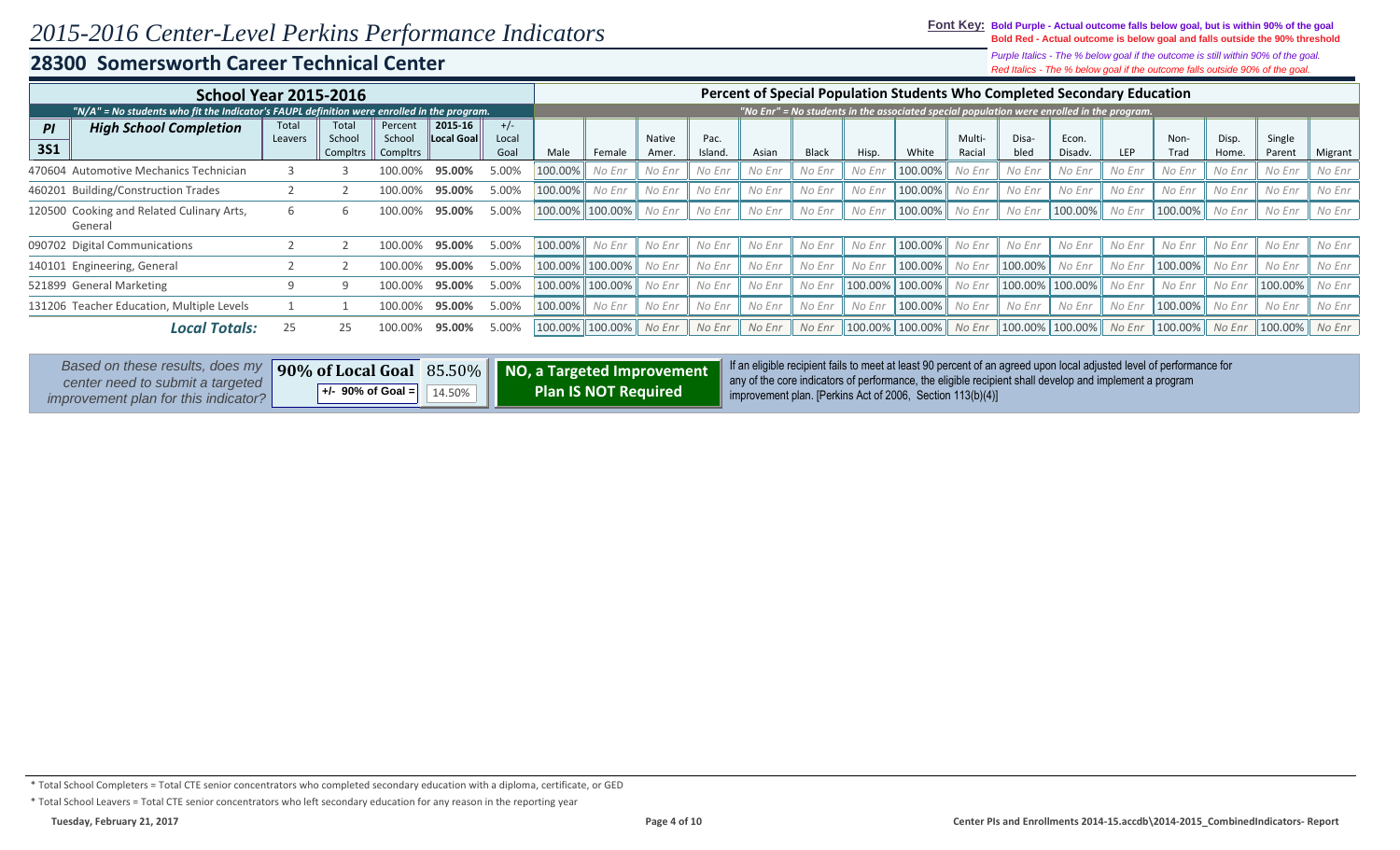### **Font Key: Bold Purple - Actual outcome falls below goal, but is within 90% of the goal Bold Red - Actual outcome is below goal and falls outside the 90% threshold**

*Red Italics - The % below goal if the outcome falls outside 90% of the goal. Purple Italics - The % below goal if the outcome is still within 90% of the goal.*

|            | <b>School Year 2015-2016</b>                                                               |       |                                                 |         |         |         |         |         |               |         |        |              |         | Percent of Special Population Students Counted as Graduated                               |        |         |                      |        |                  |        |            |         |
|------------|--------------------------------------------------------------------------------------------|-------|-------------------------------------------------|---------|---------|---------|---------|---------|---------------|---------|--------|--------------|---------|-------------------------------------------------------------------------------------------|--------|---------|----------------------|--------|------------------|--------|------------|---------|
|            | "N/A" = No students who fit the Indicator's FAUPL definition were enrolled in the program. |       |                                                 |         |         |         |         |         |               |         |        |              |         | "No Enr" = No students in the associated special population were enrolled in the program. |        |         |                      |        |                  |        |            |         |
| ΡI         | <b>Graduation Rate (NCLB)</b>                                                              | Total | Total                                           | Percent | 2015-16 | $+/-$   |         |         |               |         |        |              |         |                                                                                           |        |         |                      |        |                  |        |            |         |
|            |                                                                                            |       | Concentrat   Graduated   Graduated   Local Goal |         |         | Local   |         |         | <b>Native</b> | Pac.    |        |              |         |                                                                                           | Multi- | Disa-   | Econ.                |        | Non-             | Disp.  | Single     |         |
| <b>4S1</b> |                                                                                            | ors   |                                                 |         |         | Goal    | Male    | Female  | Amer.         | Island. | Asian  | <b>Black</b> | Hisp.   | White                                                                                     | Racial | bled    | Disadv.              | LEP    | Trad             | Home.  | Parent     | Migrant |
|            | 470604 Automotive Mechanics Technician                                                     |       | 100.00%                                         | 95.00%  | 5.00%   | 100.00% | No Enr  | No Enr  | No Enr        | No Enr  | No Enr | No Enr       | 100.00% | No Enr                                                                                    | No Enr | 100.00% | No Enr               | No Enr | No Enr           | No Enr | No Enr     |         |
|            | 460201 Building/Construction Trades                                                        | 5.00% | 100.00%                                         | No Enr  | No Enr  | No Enr  | No Enr  | No Enr  | No Enr        | 100.00% | No Enr | No Enr       | No Enr  | No Enr                                                                                    | No Enr | No Enr  | No Enr               | No Enr |                  |        |            |         |
|            | 100.00%<br>120500 Cooking and Related Culinary Arts,<br>100.00%<br>b                       |       |                                                 |         | 95.00%  | 5.00%   | 100.00% | 100.00% | No Enr        | No Enr  | No Enr | No Enr       | No Enr  | 100.00%                                                                                   | No Enr |         | 100.00% 100.00%      | No Enr | 100.00%          | No Enr | No Enr     | No Enr  |
|            | General                                                                                    |       |                                                 |         |         |         |         |         |               |         |        |              |         |                                                                                           |        |         |                      |        |                  |        |            |         |
|            | 090702 Digital Communications                                                              |       |                                                 | 100.00% | 95.00%  | 5.00%   | 100.00% | No Enr  | No Enr        | No Enr  | No Enr | No Enr       | No Enr  | 100.00% No Enr                                                                            |        | No Enr  | No Enr               | No Enr | No Enr           | No Enr | No Enr     | No Enr  |
|            | 140101 Engineering, General                                                                |       |                                                 | 100.00% | 95.00%  | 5.00%   | 100.00% | 100.00% | No Enr        | No Enr  | No Enr | No Enr       | No Enr  | $100.00\%$                                                                                | No Enr | 100.00% | No Enr               | No Enr | 100.00%          | No Enr | No Enr     | No Enr  |
|            | 521899 General Marketing                                                                   |       |                                                 | 100.00% | 95.00%  | 5.00%   | 100.00% | 100.00% | No Enr        | No Enr  | No Enr | No Enr       | 100.00% | 100.00%                                                                                   | No Enr | 100.00% | 100.00%              | No Enr | No Enr           | No Enr | 100.00%    | No Enr  |
|            | 131206 Teacher Education, Multiple Levels                                                  |       |                                                 | 100.00% | 95.00%  | 5.00%   | 100.00% | No Enr  | No Enr        | No Enr  | No Enr | No Enr       | No Enr  | 100.00%                                                                                   | No Enr | No Enr  | No Enr               | No Enr | 100.00%          | No Enr | No Enr     | No Enr  |
|            | Local Totals:                                                                              |       | 25                                              | LOO.OO% | 95.00%  | 5.00%   | 100.00% | 100.00% | No Enr        | No Enr  | No Enr | No Enr       |         | 100.00%    100.00%    No Enr                                                              |        |         | $\ 100.00\%$ 100.00% | No Enr | 100.00%   No Enr |        | $100.00\%$ | No Enr  |

| Based on these results, does my                                          |                                                              |                             | my 90% of Local Goal 85.50% NO, a Targeted Improvement finan eligible recipient fails to meet at least 90 percent of an agreed upon local adjusted level of performance for<br>any of the core indicators of performance, the eligible recipient shall develop and implement a program |
|--------------------------------------------------------------------------|--------------------------------------------------------------|-----------------------------|----------------------------------------------------------------------------------------------------------------------------------------------------------------------------------------------------------------------------------------------------------------------------------------|
| center need to submit a targeted<br>improvement plan for this indicator? | $\left  +1 - 90\% \text{ of } \text{Goal} = \right  14.50\%$ | <b>Plan IS NOT Required</b> | improvement plan. [Perkins Act of 2006, Section $113(b)(4)$ ]                                                                                                                                                                                                                          |

\* Total Graduated = Number of CTE senior concentrators who, in the reporting year, were included as "graduated" in the State's computation of its graduation rate as defined in the State's Consolidated Accountability Plan

\* Total Concentrators = Number of CTE senior concentrators who, in the reporting year, were included in the State's computation of its graduation rate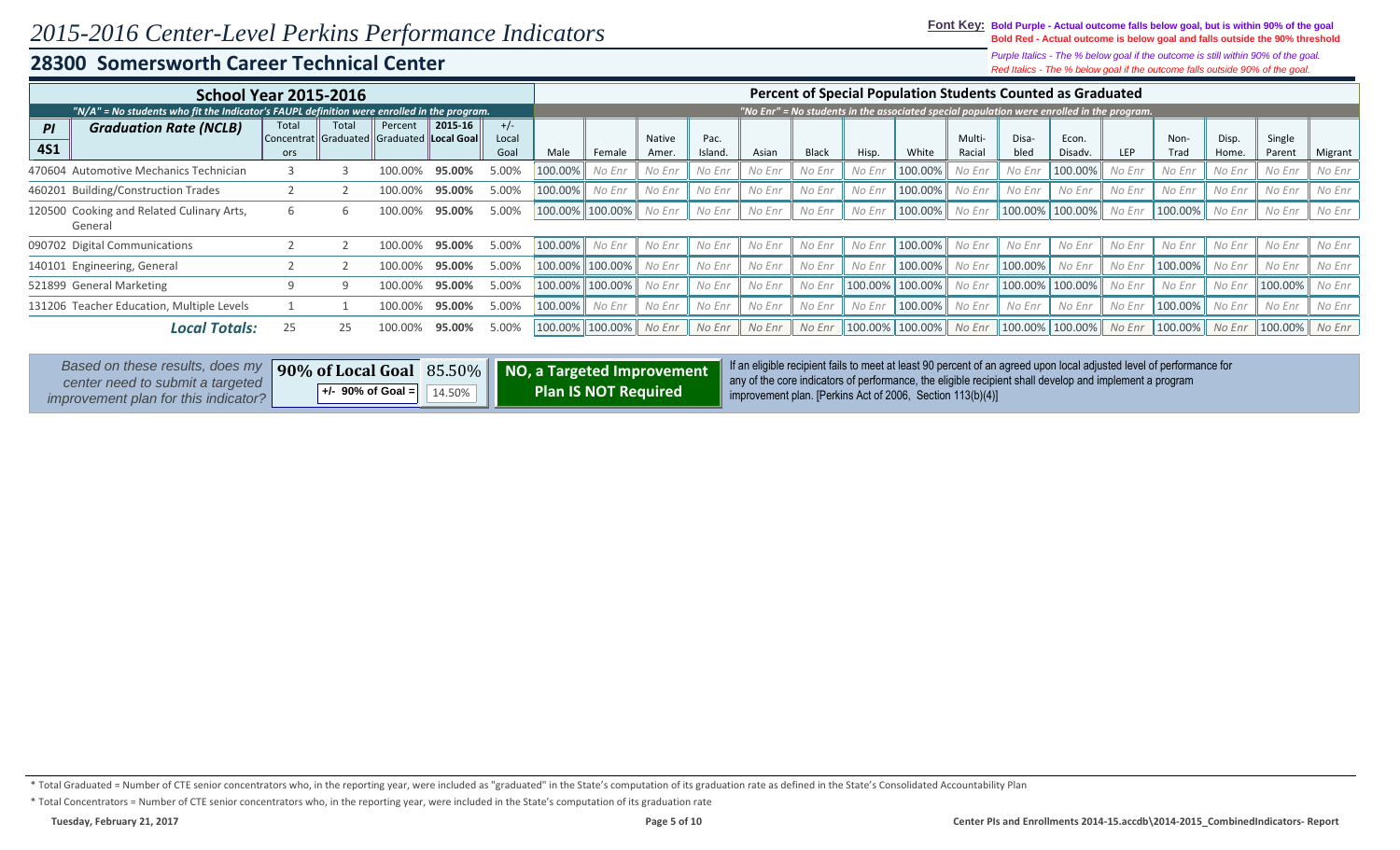**Font Key: Bold Purple - Actual outcome falls below goal, but is within 90% of the goal Bold Red - Actual outcome is below goal and falls outside the 90% threshold**

## **28300 Somersworth Career Technical Center**

*Red Italics - The % below goal if the outcome falls outside 90% of the goal. Purple Italics - The % below goal if the outcome is still within 90% of the goal.*

|                         | <b>School Year 2015-2016</b>                                                               |                             |                 |                   |                       |                        |         |                 |                        |                 |        |              |        | Percent of Special Population Students Who were placed in Postsecondary Ed or had Post-Grad Plans |                  |               |                  |            |              |                |                  |         |
|-------------------------|--------------------------------------------------------------------------------------------|-----------------------------|-----------------|-------------------|-----------------------|------------------------|---------|-----------------|------------------------|-----------------|--------|--------------|--------|---------------------------------------------------------------------------------------------------|------------------|---------------|------------------|------------|--------------|----------------|------------------|---------|
|                         | "N/A" = No students who fit the Indicator's FAUPL definition were enrolled in the program. |                             |                 |                   |                       |                        |         |                 |                        |                 |        |              |        | "No Enr" = No students in the associated special population were enrolled in the program.         |                  |               |                  |            |              |                |                  |         |
| <b>PI</b><br><b>5S1</b> | <b>Placement</b>                                                                           | Total<br>School<br>Compltrs | Total<br>Placed | Percent<br>Placed | 2015-16<br>Local Goal | $+/-$<br>Local<br>Goal | Male    | Female          | <b>Native</b><br>Amer. | Pac.<br>Island. | Asian  | <b>Black</b> | Hisp.  | White                                                                                             | Multi-<br>Racial | Disa-<br>bled | Econ.<br>Disadv. | <b>LEP</b> | Non-<br>Trad | Disp.<br>Home. | Single<br>Parent | Migrant |
|                         | 470604 Automotive Mechanics Technician                                                     |                             |                 |                   | 69.19%                | 30.81%                 | 100.00% | No Enr          | No Enr                 | No Enr          | No Enr | No Enr       | No Enr | 100.00%                                                                                           | No Enr           | No Enr        | No Enr           | No Enr     | No Enr       | No Enr         | No Enr           | No Enr  |
|                         | 460201 Building/Construction Trades                                                        | -19.19%                     | 50.00%          | No Enr            | No Enr                | No Enr                 | No Enr  | No Enr          | No Enr                 | 50.00%          | No Enr | No Enr       | No Enr | No Enr                                                                                            | No Enr           | No Enr        | No Enr           | No Enr     |              |                |                  |         |
|                         | 120500 Cooking and Related Culinary Arts,<br>General                                       |                             | h               |                   | 69.19%                | 30.81%                 |         | 100.00% 100.00% | No Enr                 | No Enr          | No Enr | No Enr       | No Enr | 100.00%                                                                                           | No Enr           | No Enr        | 100.00%          | No Enr     | 100.00%      | No Enr         | No Enr           | No Enr  |
|                         | 090702 Digital Communications                                                              |                             |                 | 100.00%           | 69.19%                | 30.81%                 | 100.00% | No Enr          | No Enr                 | No Enr          | No Enr | No Enr       | No Enr | 100.00%                                                                                           | No Enr           | No Enr        | No Enr           | No Enr     | No Enr       | No Enr         | No Enr           | No Enr  |
|                         | 140101 Engineering, General                                                                |                             |                 |                   | 69.19%                | 30.81%                 | 100.00% | $100.00\%$      | No Enr                 | No Enr          | No Enr | No Enr       | No Enr | 100.00%                                                                                           | No Enr           | 100.00%       | No Enr           | No Enr     | 100.00%      | No Enr         | No Enr           | No Enr  |
|                         | 521899 General Marketing                                                                   |                             | h               | 75.00%            | 69.19%                | 5.81%                  | 100.00% | 50.00%          | No Enr                 | No Enr          | No Enr | No Enr       | 0.00%  | 85.71%                                                                                            | No Enr           | 50.00%        | 50.00%           | No Enr     | No Enr       | No Enr         | 0.00%            | No Enr  |
|                         | 131206 Teacher Education, Multiple Levels                                                  |                             |                 |                   | 69.19%                | 30.81%                 | 100.00% | No Enr          | No Enr                 | No Enr          | No Enr | No Enr       | No Enr | 100.00%                                                                                           | No Enr           | No Enr        | No Enr           | No Enr     | 100.00%      | No Enr         | No Enr           | No Enr  |
|                         | Local Totals.                                                                              | 24                          |                 | 87.50%            | 69.19%                | 18.31%                 | 93.33%  | 77.78%          | No Enr                 | No Enr          | No Enr | No Enr       | 0.00%  | 91.30%                                                                                            | No Enr           | 66.67%        | 80.00%           | No Enr     | 100.00%      | No Enr         | $0.00\%$         | No Enr  |

| Based on these results, does my                                          |                       |                        | 90% of Local Goal 62.27%   NO, a Targeted Improvement | If an eligible recipient fails to meet at least 90 percent of an agreed upon local adjusted level of performance for                                                              |
|--------------------------------------------------------------------------|-----------------------|------------------------|-------------------------------------------------------|-----------------------------------------------------------------------------------------------------------------------------------------------------------------------------------|
| center need to submit a targeted<br>improvement plan for this indicator? | $+/-$ 90% of Goal $=$ | $\vert$ 25.23% $\vert$ | <b>Plan IS NOT Required</b>                           | $\parallel$ any of the core indicators of performance, the eligible recipient shall develop and implement a program<br>improvement plan. [Perkins Act of 2006, Section 113(b)(4)] |

\* Total School Completers = Number of CTE senior concentrator school completers who COMPLETED their primary CTE program and left secondary education in the reporting year.

<sup>\*</sup> Total Placed = Number of CTE senior concentrator school completers who COMPLETED their primary CTE program and went on to postsecondary education or apprenticeship, or planned to join the military.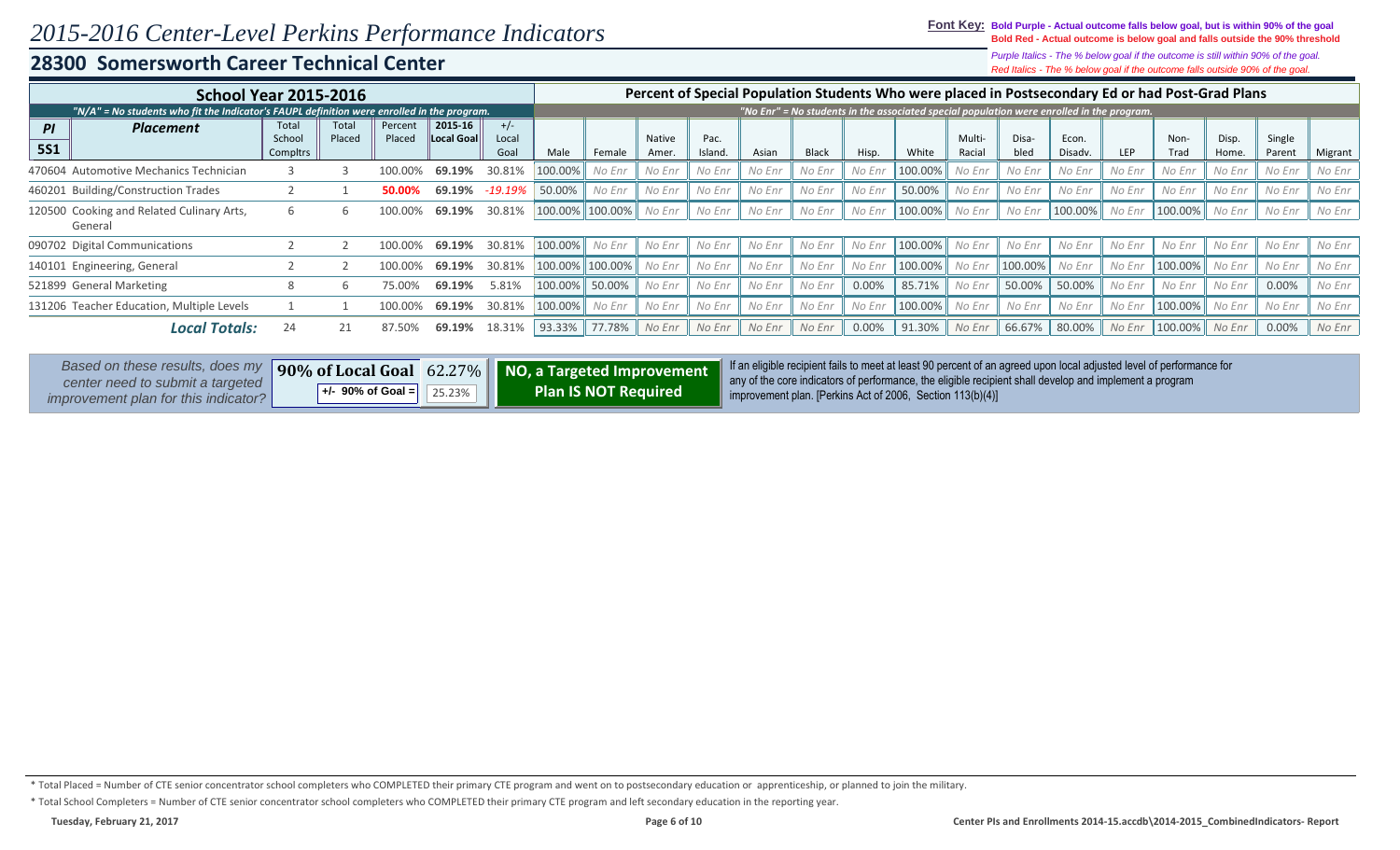**Font Key: Bold Purple - Actual outcome falls below goal, but is within 90% of the goal Bold Red - Actual outcome is below goal and falls outside the 90% threshold**

*Red Italics - The % below goal if the outcome falls outside 90% of the goal. Purple Italics - The % below goal if the outcome is still within 90% of the goal.*

| <b>School Year 2015-2016</b>                                                                                                                                                                                                  |                                |                                          |                                     |                       |                        |          |                                                               |                        |                 |                                                            |              |                          |        |                  |               |                  | Percent of Special Population Students Who Participated in a Program nontrad for their Gender                                                                                                                                   |              |                |                  |         |
|-------------------------------------------------------------------------------------------------------------------------------------------------------------------------------------------------------------------------------|--------------------------------|------------------------------------------|-------------------------------------|-----------------------|------------------------|----------|---------------------------------------------------------------|------------------------|-----------------|------------------------------------------------------------|--------------|--------------------------|--------|------------------|---------------|------------------|---------------------------------------------------------------------------------------------------------------------------------------------------------------------------------------------------------------------------------|--------------|----------------|------------------|---------|
| "N/A" = No students who fit the Indicator's FAUPL definition were enrolled in the program.                                                                                                                                    |                                |                                          |                                     |                       |                        |          |                                                               |                        |                 |                                                            |              |                          |        |                  |               |                  | "No Enr" = No students in the associated special population were enrolled in the program.                                                                                                                                       |              |                |                  |         |
| <b>Nontraditional Participation</b><br>PI<br><b>6S1</b>                                                                                                                                                                       | Total<br>Part's in<br>NT Progs | <b>Total NT</b><br>Part's in<br>NT Progs | Percent<br><b>NT</b><br>Participnts | 2015-16<br>Local Goal | $+/-$<br>Local<br>Goal | Male     | Female                                                        | <b>Native</b><br>Amer. | Pac.<br>Island. | Asian                                                      | <b>Black</b> | Hisp.                    | White  | Multi-<br>Racial | Disa-<br>bled | Econ.<br>Disadv. | LEP                                                                                                                                                                                                                             | Non-<br>Trad | Disp.<br>Home. | Single<br>Parent | Migrant |
| 470604 Automotive Mechanics Technician                                                                                                                                                                                        | 28                             |                                          | 7.14%                               | 35.97%                | $-28.83%$              | $0.00\%$ | 100.00%                                                       | No Enr                 | No Enr          | No Enr                                                     | No Enr       | 0.00%                    | 7.41%  | No Enr           | $0.00\%$      | 0.00%            | No Enr                                                                                                                                                                                                                          |              | No Enr         | No Enr           | No Enr  |
| 460201 Building/Construction Trades                                                                                                                                                                                           |                                |                                          |                                     | 35.97%                | -35.97%                | 0.00%    | No Enr                                                        | No Enr                 | No Enr          | No Enr                                                     | No Enr       | No Enr                   | 0.00%  | No Enr           | 0.00%         | 0.00%            | No Enr                                                                                                                                                                                                                          |              | No Enr         | No Enr           | No Enr  |
| 120500 Cooking and Related Culinary Arts,<br>General                                                                                                                                                                          | 25                             | 12                                       | 48.00%                              | 35.97%                | 12.03%                 | 0.00%    | 100.00%                                                       | No Enr                 | No Enr          | 50.00%                                                     | 0.00%        | No Enr                   | 52.38% | No Enr           | 25.00%        | 33.33%           | No Enr                                                                                                                                                                                                                          |              | No Enr         | No Enr           | No Enr  |
| 090702 Digital Communications                                                                                                                                                                                                 | Not N <sub>1</sub>             | Not NT                                   |                                     |                       |                        |          |                                                               |                        |                 | $\sim$                                                     |              | $\overline{\phantom{a}}$ |        | $\sim$           |               |                  |                                                                                                                                                                                                                                 |              |                |                  |         |
| 140101 Engineering, General                                                                                                                                                                                                   | 58                             | 11                                       |                                     | 35.97%                | -17.00%                | 0.00%    | 100.00%                                                       | No Enr                 | 0.00%           | 25.00%                                                     | No Enr       | 0.00%                    | 20.83% | 0.00%            | 16.67%        | 6.25%            | 50.00%                                                                                                                                                                                                                          |              | No Enr         | No Enr           | No Enr  |
| 521899 General Marketing                                                                                                                                                                                                      | Not NT                         | Not NT                                   |                                     |                       |                        |          |                                                               |                        |                 |                                                            |              |                          |        |                  |               |                  |                                                                                                                                                                                                                                 |              |                |                  |         |
| 131206 Teacher Education, Multiple Levels                                                                                                                                                                                     | 11                             |                                          | 9.09%                               | 35.97%                | -26.88%                | 100.00%  | 0.00%                                                         | No Enr                 | No Enr          | 0.00%                                                      | No Enr       | No Enr                   | 10.00% | No Enr           | 0.00%         | 0.00%            | No Enr                                                                                                                                                                                                                          |              | No Enr         | No Enr           | No Enr  |
| <b>Local Totals:</b>                                                                                                                                                                                                          | 129                            | 26                                       | 20.16%                              | 35.97%                | -15.81%                | 1.06%    | 71.43%                                                        | No Enr                 | 0.00%           | 28.57%                                                     | 0.00%        | 0.00%                    | 21.24% | 0.00%            | 13.33%        | 10.00%           | 50.00%                                                                                                                                                                                                                          |              | No Enr         | No Enr           | No Enr  |
| Only programs that are nontraditional for males OR nontraditional for females are included in this list (e.g. Cosmetology, Auto Mechanics). Programs that are not nontraditional for either gender are identified as 'Not NT' |                                |                                          |                                     |                       |                        |          |                                                               |                        |                 |                                                            |              |                          |        |                  |               |                  |                                                                                                                                                                                                                                 |              |                |                  |         |
| Based on these results, does my<br>center need to submit a targeted<br>improvement plan for this indicator?                                                                                                                   |                                | +/- 90% of Goal $=$                      | $90\%$ of Local Goal 32.37%         | $-12.22%$             |                        |          | <b>YES, a Targeted Improvement</b><br><b>Plan IS Required</b> |                        |                 | improvement plan. [Perkins Act of 2006, Section 113(b)(4)] |              |                          |        |                  |               |                  | If an eligible recipient fails to meet at least 90 percent of an agreed upon local adjusted level of performance for<br>any of the core indicators of performance, the eligible recipient shall develop and implement a program |              |                |                  |         |

\* Total Nontrad Participants = Number of CTE participants of any grade level from under-represented gender groups who, in the reporting year, participated in a program that leads to employment in nontraditional fields

\* Total Participants = Number of CTE participants of any grade level who, in the reporting year, participated in a program that leads to employment in nontraditional fields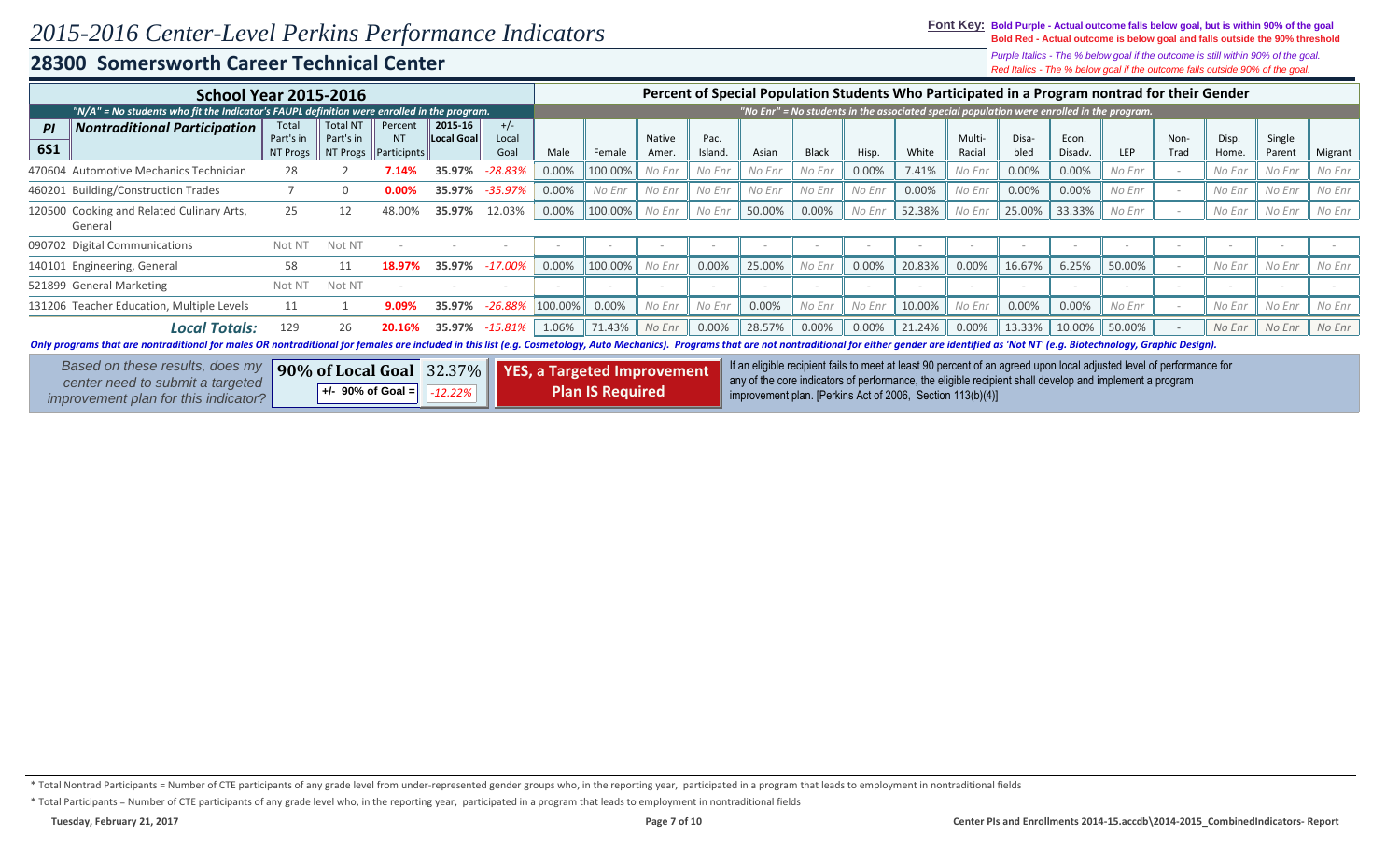**Font Key: Bold Purple - Actual outcome falls below goal, but is within 90% of the goal Bold Red - Actual outcome is below goal and falls outside the 90% threshold**

### **28300 Somersworth Career Technical Center**

*Red Italics - The % below goal if the outcome falls outside 90% of the goal. Purple Italics - The % below goal if the outcome is still within 90% of the goal.*

|                  | <b>School Year 2015-2016</b>                                                                                                                                                                                                                          |                                |                                                     |                     |                              |                        |          |         |                        |                 |        |              |        |        |                  |               |                  | Percent of Special Population Students Who Completed a Program Nontraditional for their Gender                       |              |                |                  |         |
|------------------|-------------------------------------------------------------------------------------------------------------------------------------------------------------------------------------------------------------------------------------------------------|--------------------------------|-----------------------------------------------------|---------------------|------------------------------|------------------------|----------|---------|------------------------|-----------------|--------|--------------|--------|--------|------------------|---------------|------------------|----------------------------------------------------------------------------------------------------------------------|--------------|----------------|------------------|---------|
|                  | $N/A''$ = No students who fit the Indicator's FAUPL definition were enrolled in the program.                                                                                                                                                          |                                |                                                     |                     |                              |                        |          |         |                        |                 |        |              |        |        |                  |               |                  | "No Enr" = No students in the associated special population were enrolled in the program.                            |              |                |                  |         |
| PI<br><b>6S2</b> | <b>Nontraditional Completion</b>                                                                                                                                                                                                                      | Tot'l<br>Cmpl's in<br>NT Progs | Tot'l NT<br>Cmpl's in<br>NT Progs                   | Percent<br>Compltrs | 2015-16<br><b>Local Goal</b> | $+/-$<br>Local<br>Goal | Male     | Female  | <b>Native</b><br>Amer. | Pac.<br>Island. | Asian  | <b>Black</b> | Hisp.  | White  | Multi-<br>Racial | Disa-<br>bled | Econ.<br>Disadv. | LEP                                                                                                                  | Non-<br>Trad | Disp.<br>Home. | Single<br>Parent | Migrant |
|                  | 470604 Automotive Mechanics Technician                                                                                                                                                                                                                |                                |                                                     | 20.00%              | 15.88%                       | 4.12%                  | 0.00%    | 100.00% | No Enr                 | No Enr          | No Enr | No Enr       | No Enr | 20.00% | No Enr           | No Enr        | No Enr           | No Enr                                                                                                               |              | No Enr         | No Enr           | No Enr  |
|                  | 460201 Building/Construction Trades                                                                                                                                                                                                                   |                                | $\Omega$                                            | 0.00%               | 15.88%                       | -15.88%                | 0.00%    | No Enr  | No Enr                 | No Enr          | No Enr | No Enr       | No Enr | 0.00%  | No Enr           | No Enr        | No Enr           | No Enr                                                                                                               |              | No Enr         | No Enr           | No Enr  |
|                  | 120500 Cooking and Related Culinary Arts,<br>General                                                                                                                                                                                                  | 41.26%                         | $0.00\%$                                            | 100.00%             | No Enr                       | No Enr                 | No Enr   | No Enr  | No Enr                 | 57.14%          | No Enr | No Enr       | 66.67% | No Enr |                  | No Enr        | No Enr           | No Enr                                                                                                               |              |                |                  |         |
|                  | 090702 Digital Communications                                                                                                                                                                                                                         |                                |                                                     |                     |                              |                        |          |         |                        |                 |        |              |        |        |                  |               |                  |                                                                                                                      |              |                |                  |         |
|                  | 140101 Engineering, General                                                                                                                                                                                                                           |                                |                                                     | 50.00%              | 15.88%                       | 34.12%                 | $0.00\%$ | 100.00% | No Enr                 | No Enr          | No Enr | No Enr       | No Enr | 50.00% | No Enr           | 0.00%         | No Enr           | No Enr                                                                                                               |              | No Enr         | No Enr           | No Enr  |
|                  | 521899 General Marketing                                                                                                                                                                                                                              | Not N <sub>1</sub>             | Not NT                                              |                     |                              |                        |          |         |                        |                 |        |              | $\sim$ |        |                  |               |                  |                                                                                                                      |              |                |                  |         |
|                  | 131206 Teacher Education, Multiple Levels                                                                                                                                                                                                             | 15.88%                         | 34.12%                                              | 100.00%             | 0.00%                        | No Enr                 | No Enr   | No Enr  | No Enr                 | No Enr          | 50.00% | No Enr       | No Enr | No Enr | No Enr           |               | No Enr           | No Enr                                                                                                               | No Enr       |                |                  |         |
|                  | <b>Local Totals:</b><br>Only programs that are nontraditional for males OR nontraditional for females are included in this list (e.g. Cosmetology, Auto Mechanics). Programs that are not nontraditional for either gender are identified as 'Not NT' | 18                             |                                                     | 38.89%              | 15.88%                       | 23.01%                 | 9.09%    | 85.71%  | No Enr                 | No Enr          | No Enr | No Enr       | No Enr | 38.89% | No Enr           | $0.00\%$      | 66.67%           | No Enr                                                                                                               |              | No Enr         | No Enr           | No Enr  |
|                  | Based on these results, does my                                                                                                                                                                                                                       |                                | 90% of Local Goal 14.29% NO, a Targeted Improvement |                     |                              |                        |          |         |                        |                 |        |              |        |        |                  |               |                  | If an eligible recipient fails to meet at least 90 percent of an agreed upon local adjusted level of performance for |              |                |                  |         |

**90% of Local Goal**   $+/-$  90% of Goal = 14.29% NO, a Targeted Improvement any of the core indicators of performance, the eligible recipient fails and percent of an agreed upon local adjusted level of performance for 24.60% **| | Plan IS NOT Required** | improvement plan. [Perkins Act of 2006, Section 113(b)(4)] **NO, a Targeted Improvement Plan IS NOT Required** *center need to submit a targeted improvement plan for this indicator?*

\* Total Nontrad Completers = Number of CTE concentrators of any grade level who, in the reporting year, completed a program that is nontraditional for their gender

\* Total Completers = Number of CTE concentrators of any grade level who, in the reporting year, completed a program that leads to employment in nontraditional fields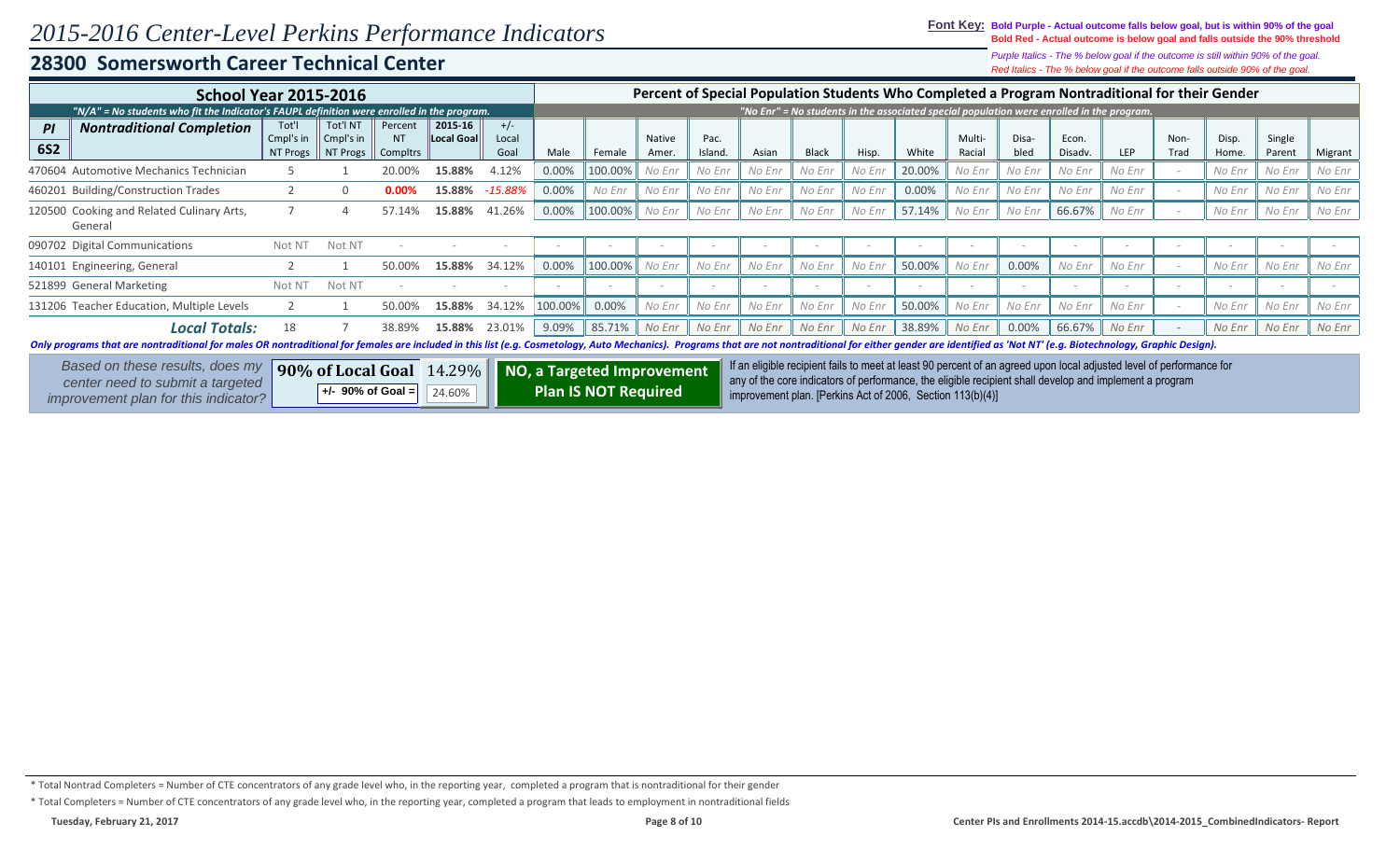# **Statewide Performance Indicator Totals - School Year 2015-2016**

*Provided for reference purposes only, so that local centers may compare their performance to the state as a whole.*

|                   |                           |                       |                      |                        |                                | 1S1 Academic Attainment - Reading/Language Arts (NCLB) |                                                                                                                                                                                                                 |        |        |          | Percent of Special Population Students Proficient in Reading/Language Arts |              |            |        |                  |         |        |        |        |        |        |          |
|-------------------|---------------------------|-----------------------|----------------------|------------------------|--------------------------------|--------------------------------------------------------|-----------------------------------------------------------------------------------------------------------------------------------------------------------------------------------------------------------------|--------|--------|----------|----------------------------------------------------------------------------|--------------|------------|--------|------------------|---------|--------|--------|--------|--------|--------|----------|
| Total<br>Assess'd | Tota.<br><b>Proficien</b> | Percent<br>Proficient | <b>State</b><br>Goal | $+/-$<br>State<br>Goal | 90% of<br><b>State</b><br>Goal | of 90%<br><b>State Goal</b>                            | Multi-<br>Non-<br>Econ.<br>Disp.<br><b>Native</b><br>Pac.<br>Trad<br>Racial<br><b>LEP</b><br><b>Hispanic</b><br>White<br>Asian<br><b>Black</b><br>Island<br>Disabled Disady.<br>Home.<br>Male<br>Female<br>Amer |        |        |          |                                                                            |              |            |        | Single<br>Parent | Migrant |        |        |        |        |        |          |
| 2652              | 1156                      | 43.59%                | 73.25%               | $-29.66%$              | 65.93%                         | $-22.34%$                                              | 39.01%                                                                                                                                                                                                          | 49.16% | 50.00% | $0.00\%$ | 54.17%                                                                     | $\  21.62\%$ | $120.44\%$ | 45.04% | 40.91%           | 15.48%  | 31.32% | 10.42% | 55.64% | 33.33% | 20.00% | $0.00\%$ |

|                   | 1S2 Academic Attainment - Math (NCLB) |                       |                      |                        |                      |          |        |                  |                 |          |              |                 |       |                  |          |                  | <b>Percent of Special Population Students Proficient in Mathematics</b> |              |                |                  |                |                   |
|-------------------|---------------------------------------|-----------------------|----------------------|------------------------|----------------------|----------|--------|------------------|-----------------|----------|--------------|-----------------|-------|------------------|----------|------------------|-------------------------------------------------------------------------|--------------|----------------|------------------|----------------|-------------------|
| Total<br>Assess'c | Total<br>Proficient                   | Percent<br>Proficient | <b>State</b><br>Goal | $+/-$<br>State<br>Goal | of 90%<br>State Goal | Male     | Female | Amer.            | Pac.<br>Island. | Asian    | <b>Black</b> | <b>Hispanic</b> | White | Multi-<br>Racial | Disabled | Econ.<br>Disadv. | <b>LEP</b>                                                              | Non-<br>Trad | Disp.<br>Home. | Single<br>Parent | <b>Migrant</b> |                   |
| 2652              | 586                                   | 22.10%                | 29.74%               | $-7.64%$               | 26.77%               | $-4.67%$ |        | $22.32\%$ 21.82% | 10.00%          | $0.00\%$ | 43.75%       | 5.41%           | 8.76% | 22.77%           | 18.18%   | 3.30%            | 14.80%                                                                  | 6.25%        | 26.72%         | $0.00\%$         | 40.00%         | $\parallel$ 0.00% |

| <b>2S1 Technical Skill Attainment</b> |                               |                                 |                      |               |                                   |                      |        |                                       |                        |                      | <b>Percent of Special Population Students Who Passed a Technical Skill Assessment</b> |              |                 |       |                  |                                                                                         |                  |     |                 |                |                  |                   |
|---------------------------------------|-------------------------------|---------------------------------|----------------------|---------------|-----------------------------------|----------------------|--------|---------------------------------------|------------------------|----------------------|---------------------------------------------------------------------------------------|--------------|-----------------|-------|------------------|-----------------------------------------------------------------------------------------|------------------|-----|-----------------|----------------|------------------|-------------------|
| Total<br><b>Took TSA</b>              | Total<br>Passed<br><b>TSA</b> | Percent<br>Passed<br><b>TSA</b> | <b>State</b><br>Goal | State<br>Goal | $90\%$ of<br><b>State</b><br>Goal | of 90%<br>State Goal | Male   | Female                                | <b>Native</b><br>Amer. | Pac.<br>Island.      | Asian                                                                                 | <b>Black</b> | <b>Hispanic</b> | White | Multi-<br>Racial | <b>Disabled</b>                                                                         | Econ.<br>Disadv. | LEP | Non-<br>Trad    | Disp.<br>Home. | Single<br>Parent | <b>Migrant</b>    |
| 632                                   | 498                           | 78.80%                          | 21.00%               | 57.80%        | 18.90%                            | 59.90%               | 75.00% | $\parallel$ 82.06% $\parallel$ 25.00% |                        | $\vert 0.00\% \vert$ | $ 100.00\% $ 69.23%                                                                   |              | $147.37\%$      |       |                  | $\parallel$ 79.79% $\parallel$ 90.00% $\parallel$ 65.38% $\parallel$ 71.14% $\parallel$ |                  |     | $0.00\%$ 71.43% | $0.00\%$       | $ 100.00\% $     | $\parallel$ 0.00% |

| <b>3S1 High School Completion</b><br>Total<br>Total<br>Percent<br>90% of<br>$+/-$<br>of 90%<br>State<br>School<br><b>State</b><br>School<br><b>State</b><br>Leavers<br>State Goal<br>Goal<br>Compltrs<br>Goal<br>Compltrs<br>Goal |      |        |        |       |        |        |      |        |                                      |                 | <b>Percent of Special Population Students Who Completed Secondary Education</b>                                                      |              |                 |       |                  |                  |       |            |              |                |                  |                |
|-----------------------------------------------------------------------------------------------------------------------------------------------------------------------------------------------------------------------------------|------|--------|--------|-------|--------|--------|------|--------|--------------------------------------|-----------------|--------------------------------------------------------------------------------------------------------------------------------------|--------------|-----------------|-------|------------------|------------------|-------|------------|--------------|----------------|------------------|----------------|
|                                                                                                                                                                                                                                   |      |        |        |       |        |        | Male | Female | <b>Native</b><br>Amer.               | Pac.<br>Island. | Asian                                                                                                                                | <b>Black</b> | <b>Hispanic</b> | White | Multi-<br>Racial | Disabled Disady. | Econ. | <b>LEP</b> | Non-<br>Trad | Disp.<br>Home. | Single<br>Parent | <b>Migrant</b> |
| 2723                                                                                                                                                                                                                              | 2703 | 99.27% | 97.00% | 2.27% | 87.30% | 11.97% |      |        | $99.20\%$   99.34%   100.00%   0.00% |                 | $\ 100.00\%$ $\ 100.00\%$ 98.60% $\ $ 99.31% $\ $ 95.65% $\ $ 98.47% $\ $ 98.75% $\ 100.00\%$ 99.29% $\ 100.00\%$ 100.00% $\ $ 0.00% |              |                 |       |                  |                  |       |            |              |                |                  |                |

\* Total Nontrad Completers = Number of CTE concentrators of any grade level who, in the reporting year, completed a program that is nontraditional for their gender

\* Total Completers = Number of CTE concentrators of any grade level who, in the reporting year, completed a program that leads to employment in nontraditional fields